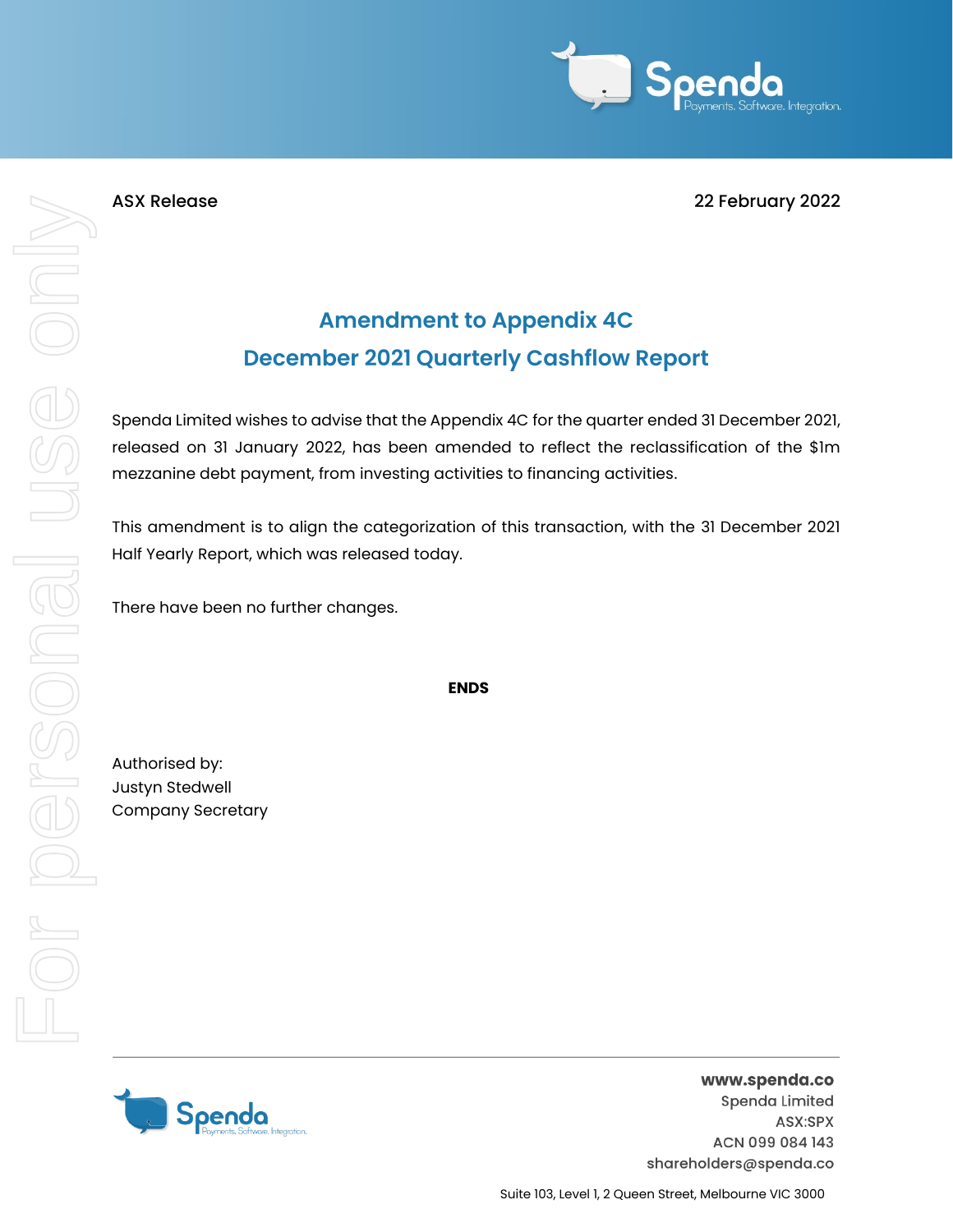## **Appendix 4C**

## **Quarterly cash flow report for entities subject to Listing Rule 4.7B**

| Name of entity                                  |                  |  |
|-------------------------------------------------|------------------|--|
| Cirralto Limited                                |                  |  |
| <b>ABN</b><br>Quarter ended ("current quarter") |                  |  |
| 67 099 084 143                                  | 31 December 2021 |  |

| <b>Consolidated statement of cash flows</b> |                                                     | <b>Current quarter</b><br>\$A'000 | Year to date<br>(6 months)<br>\$A'000 |
|---------------------------------------------|-----------------------------------------------------|-----------------------------------|---------------------------------------|
| 1.                                          | Cash flows from operating activities                |                                   |                                       |
| 1.1                                         | Receipts from customers                             | 615                               | 1,011                                 |
| 1.2                                         | Payments for                                        |                                   |                                       |
|                                             | research and development<br>(a)                     |                                   |                                       |
|                                             | (b)<br>product manufacturing and operating<br>costs | (23)                              | (124)                                 |
|                                             | advertising and marketing<br>(c)                    | (125)                             | (164)                                 |
|                                             | leased assets<br>(d)                                | (3)                               | (7)                                   |
|                                             | staff costs<br>(e)                                  | (1, 551)                          | (3,008)                               |
|                                             | (f)<br>administration and corporate costs           | (1, 218)                          | (2, 425)                              |
| 1.3                                         | Dividends received (see note 3)                     |                                   |                                       |
| 1.4                                         | Interest received                                   | 8                                 | 18                                    |
| 1.5                                         | Interest and other costs of finance paid            | (139)                             | (219)                                 |
| 1.6                                         | Income taxes paid                                   | (690)                             | (930)                                 |
| 1.7                                         | Government grants and tax incentives                |                                   |                                       |
| 1.8                                         | Other (provide details if material)                 |                                   | 18                                    |
| 1.9                                         | Net cash from / (used in) operating<br>activities   | (3, 126)                          | (5,830)                               |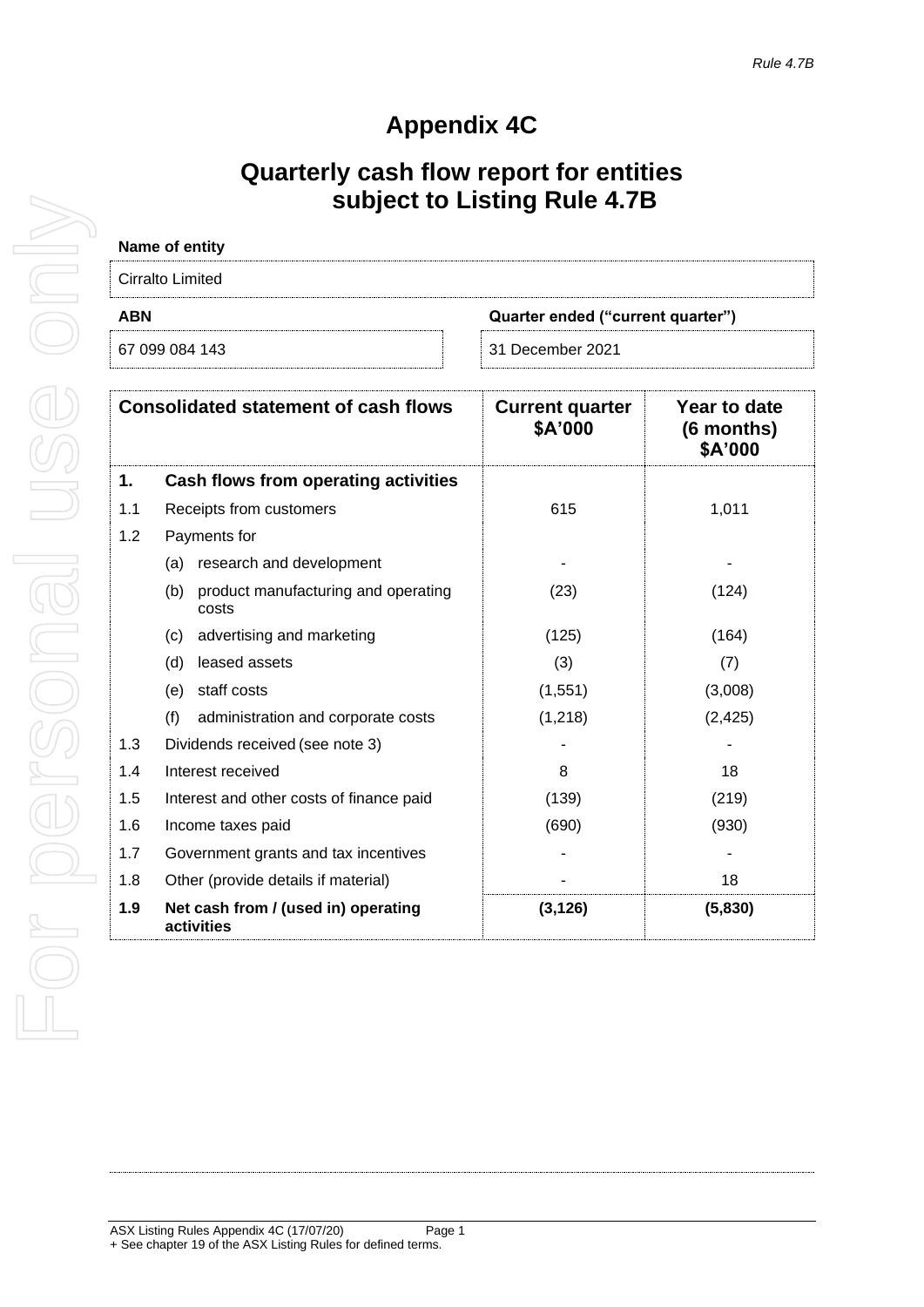| 2.  | Cash flows from investing activities              |         |          |
|-----|---------------------------------------------------|---------|----------|
| 2.1 | Payments to acquire or for:                       |         |          |
|     | entities<br>(a)                                   |         |          |
|     | (b)<br>businesses                                 |         |          |
|     | property, plant and equipment<br>(c)              | (38)    | (92)     |
|     | (d)<br>investments                                |         |          |
|     | intellectual property<br>(e)                      |         |          |
|     | (f)<br>other non-current assets                   |         |          |
| 2.2 | Proceeds from disposal of:                        |         |          |
|     | entities<br>(a)                                   |         |          |
|     | (b)<br>businesses                                 |         |          |
|     | property, plant and equipment<br>(c)              |         |          |
|     | (d)<br>investments                                |         |          |
|     | intellectual property<br>(e)                      |         |          |
|     | (f)<br>other non-current assets                   |         |          |
| 2.3 | Net Cash flows from loans to other entities       | (1,944) | (2, 543) |
| 2.4 | Dividends received (see note 3)                   |         |          |
| 2.5 | Other (provide detail if material)                |         | 929      |
| 2.6 | Net cash from / (used in) investing<br>activities | (1,982) | (1,706)  |

### Note to support item 2.3

The Company had a net outflow in respect to its loan book with external customers totalling \$1,944 for the quarter.

#### Note to support item 2.5

In the previous quarter, the Company assumed \$929k cash and cash equivalents on the acquisition of Invigo Pty Ltd, as announced by the Company on 26 July 2021.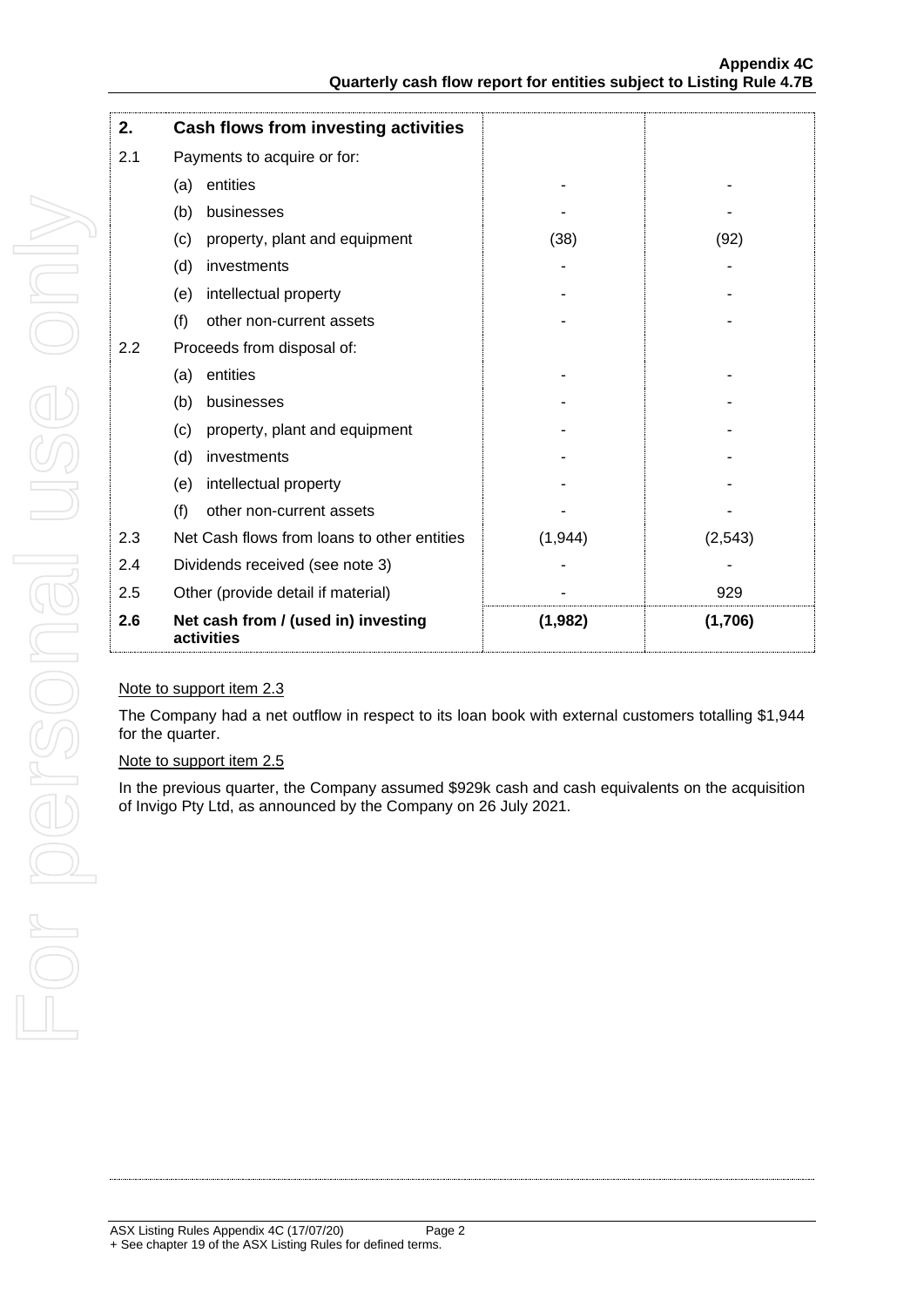| 3.   | Cash flows from financing activities                                                          |         |         |
|------|-----------------------------------------------------------------------------------------------|---------|---------|
| 3.1  | Proceeds from issues of equity securities<br>(excluding convertible debt securities)          |         |         |
| 3.2  | Proceeds from issue of convertible debt<br>securities                                         |         |         |
| 3.3  | Proceeds from exercise of options                                                             | 169     | 183     |
| 3.4  | Transaction costs related to issues of<br>equity securities or convertible debt<br>securities |         |         |
| 3.5  | Proceeds from borrowings                                                                      |         |         |
| 3.6  | Repayment of borrowings                                                                       | (1,000) | (1,000) |
| 3.7  | Transaction costs related to loans and<br>borrowings                                          |         |         |
| 3.8  | Dividends paid                                                                                |         |         |
| 3.9  | Other (Listed Option entitlement issue)                                                       |         |         |
| 3.10 | Net cash from / (used in) financing<br>activities                                             | (831)   | (817)   |

| 4.  | Net increase / (decrease) in cash and<br>cash equivalents for the period |          |         |
|-----|--------------------------------------------------------------------------|----------|---------|
| 4.1 | Cash and cash equivalents at beginning of<br>period                      | 18,972   | 21,386  |
| 4.2 | Net cash from / (used in) operating<br>activities (item 1.9 above)       | (3, 126) | (5,830) |
| 4.3 | Net cash from / (used in) investing activities<br>(item 2.6 above)       | (1,982)  | (1,706) |
| 4.4 | Net cash from / (used in) financing activities<br>item 3.10 above)       | (831)    | (817)   |
| 4.5 | Effect of movement in exchange rates on<br>cash held                     |          |         |
| 4.6 | Cash and cash equivalents at end of<br>period                            | 13,033   | 13,033  |

| 5.  | Reconciliation of cash and cash<br>equivalents<br>at the end of the quarter (as shown in the<br>consolidated statement of cash flows) to the<br>related items in the accounts | <b>Current quarter</b><br>\$A'000 | <b>Previous quarter</b><br>\$A'000 |
|-----|-------------------------------------------------------------------------------------------------------------------------------------------------------------------------------|-----------------------------------|------------------------------------|
| 5.1 | Bank balances                                                                                                                                                                 | 13,033                            | 18,972                             |
| 5.2 | Call deposits                                                                                                                                                                 |                                   |                                    |
| 5.3 | <b>Bank overdrafts</b>                                                                                                                                                        |                                   |                                    |
| 5.4 | Other (provide details)                                                                                                                                                       |                                   |                                    |
| 5.5 | Cash and cash equivalents at end of<br>quarter (should equal item 4.6 above)                                                                                                  | 13,033                            | 18,972                             |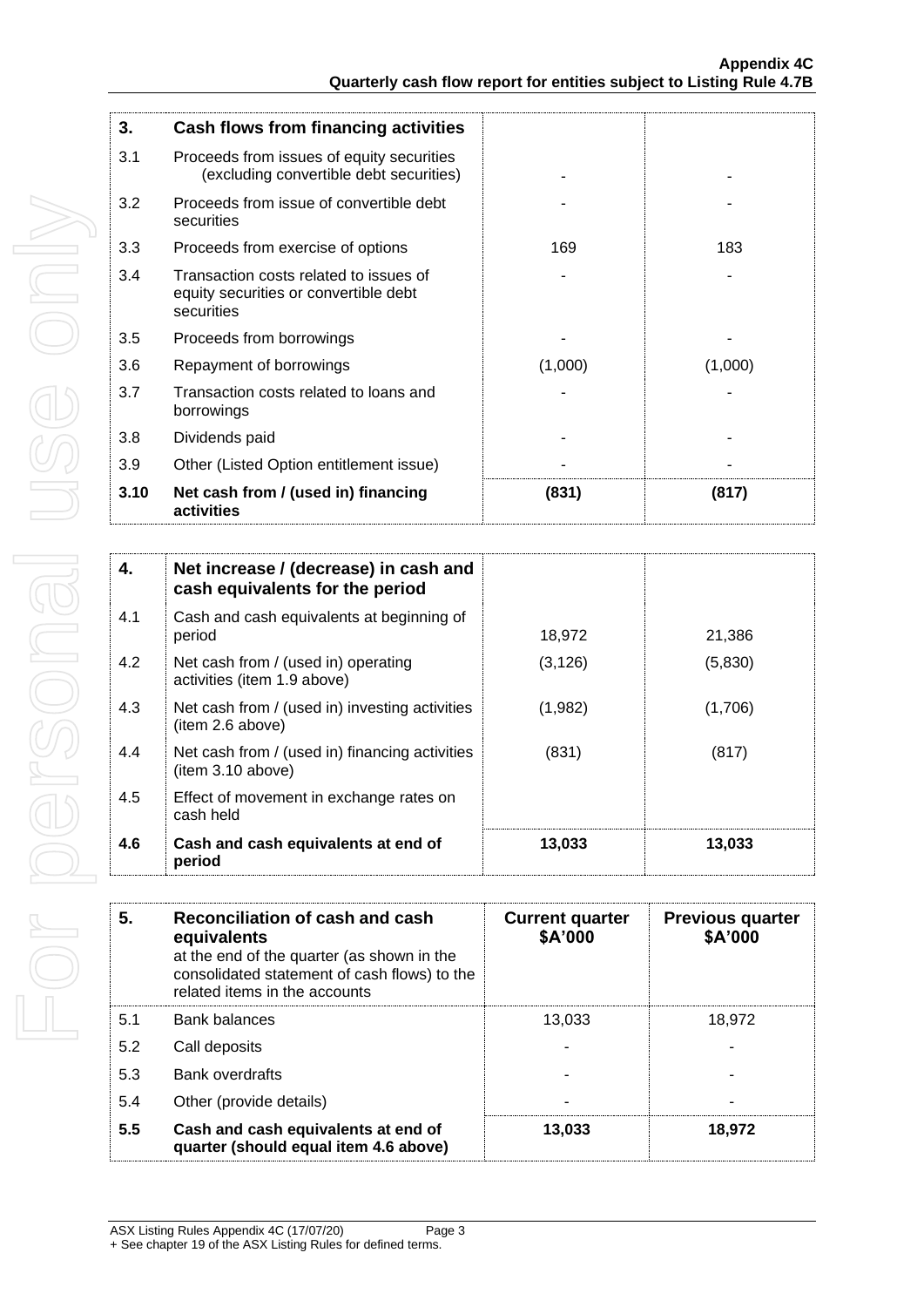| Payments to related parties of the entity and their<br>associates                          | <b>Current quarter</b><br>\$A'000                                                                                                                           |
|--------------------------------------------------------------------------------------------|-------------------------------------------------------------------------------------------------------------------------------------------------------------|
| Aggregate amount of payments to related parties and their<br>associates included in item 1 | 168                                                                                                                                                         |
| Aggregate amount of payments to related parties and their<br>associates included in item 2 |                                                                                                                                                             |
|                                                                                            |                                                                                                                                                             |
|                                                                                            | Note: if any amounts are shown in items 6.1 or 6.2, your quarterly activity report must include a description of, and an<br>explanation for, such payments. |

superannuation

| 7.  | <b>Financing facilities</b><br>Note: the term "facility' includes all forms of financing<br>arrangements available to the entity.<br>Add notes as necessary for an understanding of the<br>sources of finance available to the entity.                                                                                                               | <b>Total facility</b><br>amount at quarter<br>end<br>\$ | Amount drawn at<br>quarter end<br>S |
|-----|------------------------------------------------------------------------------------------------------------------------------------------------------------------------------------------------------------------------------------------------------------------------------------------------------------------------------------------------------|---------------------------------------------------------|-------------------------------------|
| 7.1 | Loan facilities                                                                                                                                                                                                                                                                                                                                      | 10,000,000                                              | 4,317,317                           |
| 7.2 | Credit standby arrangements                                                                                                                                                                                                                                                                                                                          |                                                         |                                     |
| 7.3 | Other (please specify)                                                                                                                                                                                                                                                                                                                               |                                                         |                                     |
| 7.4 | <b>Total financing facilities</b>                                                                                                                                                                                                                                                                                                                    | 10,000,000                                              | 4,317,317                           |
| 7.5 | Unused financing facilities available at quarter end<br>5,682,683                                                                                                                                                                                                                                                                                    |                                                         |                                     |
| 7.6 | Include in the box below a description of each facility above, including the lender, interest<br>rate, maturity date and whether it is secured or unsecured. If any additional financing<br>facilities have been entered into or are proposed to be entered into after quarter end,<br>include a note providing details of those facilities as well. |                                                         |                                     |
|     | \$10m unsecured facility with Moneytech Finance Pty Ltd with a margin rate of 1.91% per<br>annum plus the base rate of 6.27%, and a monthly line fee of \$6,475 at a term of 36 months.                                                                                                                                                              |                                                         |                                     |
|     | \$999,975 funding from various Mezzanine holders with an interest rate of 15% per annum                                                                                                                                                                                                                                                              |                                                         |                                     |

was repaid during the quarter and included under section 3.6.

The repayment of the Mezzanine holders during the quarter ended 31 December 2021, resulted in an immediate saving of \$150k per annum in interest repayments.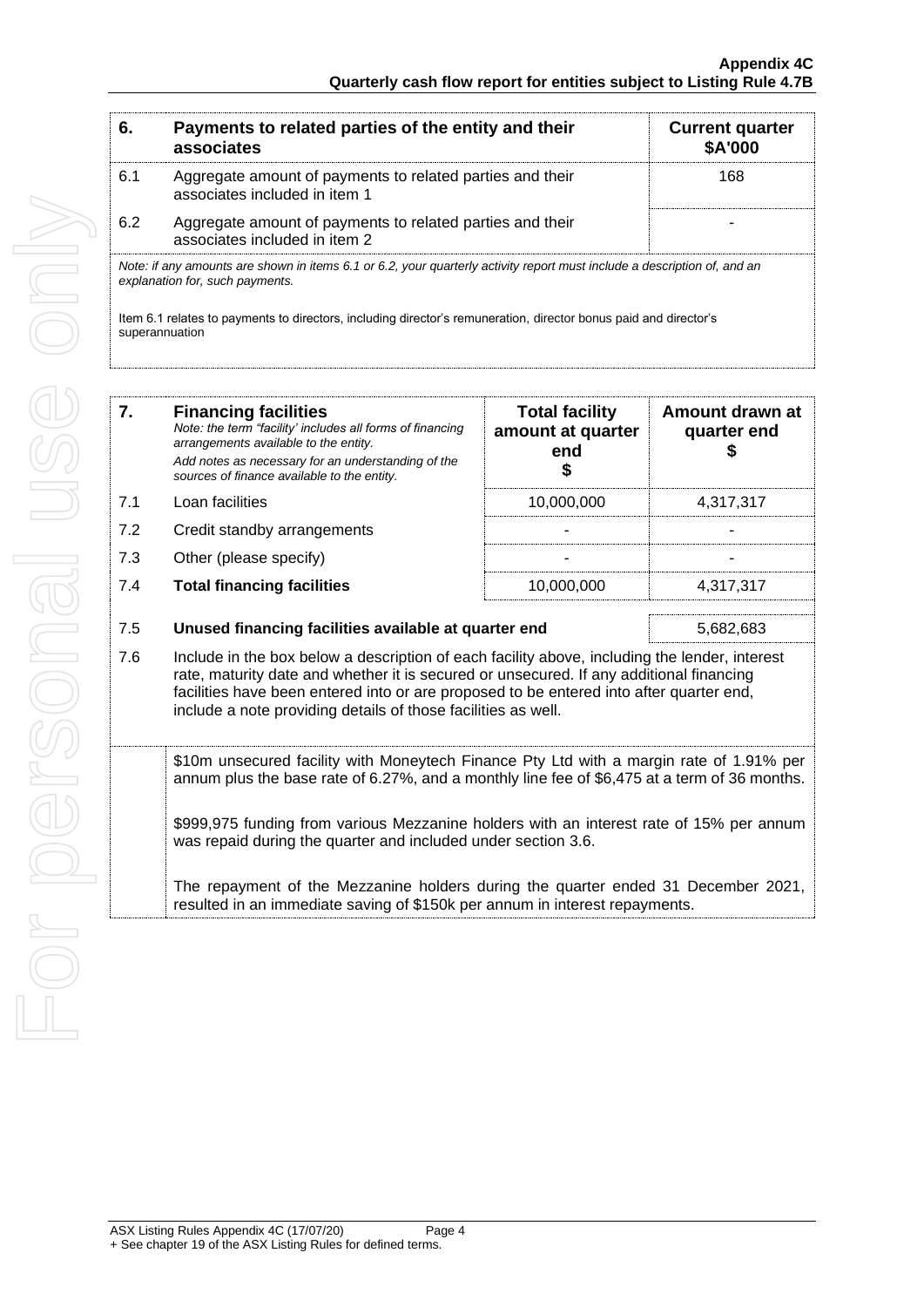| 8.  |                                                                                                                                                                                                                                 | Estimated cash available for future operating activities                                                                                                                                                       | \$A'000  |
|-----|---------------------------------------------------------------------------------------------------------------------------------------------------------------------------------------------------------------------------------|----------------------------------------------------------------------------------------------------------------------------------------------------------------------------------------------------------------|----------|
| 8.1 | Net cash from / (used in) operating activities (item 1.9)                                                                                                                                                                       |                                                                                                                                                                                                                | (3, 126) |
| 8.2 | Cash and cash equivalents at quarter end (item 4.6)                                                                                                                                                                             |                                                                                                                                                                                                                | 13,033   |
| 8.3 |                                                                                                                                                                                                                                 | Unused finance facilities available at quarter end (item 7.5)                                                                                                                                                  | 5,682    |
| 8.4 |                                                                                                                                                                                                                                 | Total available funding (item $8.2 +$ item $8.3$ )                                                                                                                                                             | 18,715   |
| 8.5 | Estimated quarters of funding available (item 8.4 divided by<br>item 8.1)                                                                                                                                                       |                                                                                                                                                                                                                | 6        |
|     |                                                                                                                                                                                                                                 | Note: if the entity has reported positive net operating cash flows in item 1.9, answer item 8.5 as "N/A". Otherwise, a<br>figure for the estimated quarters of funding available must be included in item 8.5. |          |
| 8.6 |                                                                                                                                                                                                                                 | If item 8.5 is less than 2 quarters, please provide answers to the following questions:                                                                                                                        |          |
|     | 8.6.1<br>Does the entity expect that it will continue to have the current level of net operating<br>cash flows for the time being and, if not, why not?                                                                         |                                                                                                                                                                                                                |          |
|     | N/A                                                                                                                                                                                                                             |                                                                                                                                                                                                                |          |
|     | 8.6.2<br>Has the entity taken any steps, or does it propose to take any steps, to raise further<br>cash to fund its operations and, if so, what are those steps and how likely does it<br>believe that they will be successful? |                                                                                                                                                                                                                |          |
|     | N/A                                                                                                                                                                                                                             |                                                                                                                                                                                                                |          |
|     | 8.6.3<br>Does the entity expect to be able to continue its operations and to meet its business<br>objectives and, if so, on what basis?                                                                                         |                                                                                                                                                                                                                |          |
|     | N/A                                                                                                                                                                                                                             |                                                                                                                                                                                                                |          |
|     |                                                                                                                                                                                                                                 | Note: where item 8.5 is less than 2 quarters, all of questions 8.6.1, 8.6.2 and 8.6.3 above must be answered.                                                                                                  |          |